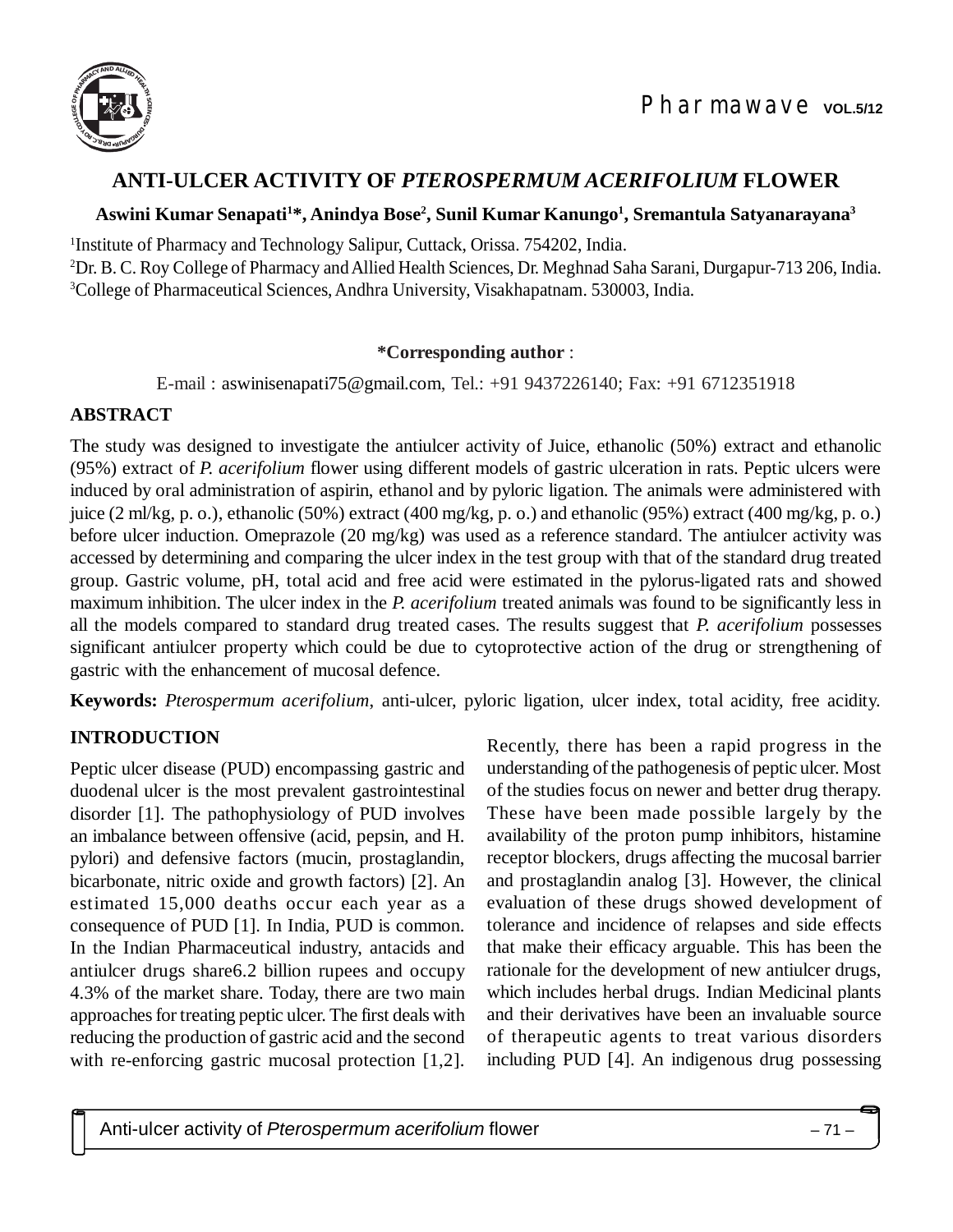

fewer side effects is the major thrust area of the present day research, aiming for a better and safer approach for the management of PUD. *Pterospermum acerifolium* Linn. has a wide application in traditional system of Indian medicine for example, in ayurvedic anticancer treatment flowers are mixed with sugars and applied locally [5]. Flowers and bark, charred and mixed with kamala applied for the treatment of smallpox. Flowers made into paste with rice water used as application for hemicranias [6]. Stem bark of the plant was found to have antimicrobial activity [7]. Isolation of boscialin glucosides from leaves of *P. acerifolium* have been reported [8]. Hepatoprotective effect of ethanolic extract of leaves of *P. acerifolium* was also reported [9]. Chronic effects of *P. acerifolium*on glycemic and lipidemic status of type 2 model diabetic rats was found beneficial [10]. The barks are reported to be used as anti ulcer [11] anti inflammatory analgesic [12] and anti oxidant activity [13]. Flavonoids like keampferol, keampferide, luteolin, steroids and triterpenoids like sitosterol, taraxerol, friedelin, sugars, and fatty acids are present in the plant [14, 15]. The work was aimed at the scientific validation of the ethno-pharmacological claim about the anti-ulcer effect of juice ethanolic (50%) extract, ethanolic (95%) extract of *Pterospermum acerifolium* flower extract on gastric ulceration.

## **MATERIALS AND METHODS**

### **Chemicals and drugs**

Omeprazole (Dr. Reddy's Lab, India) and Topfers reagent (Nice Chemicals, India) were used in this study. All other chemicals used in present study were of analytical grade

## **Extract preparation**

The flowers of *P. acerifolium* were collected from Cuttack district of Orissa, India in March, 2002. The plant was identified by the Botanical Survey of India, Howrah and a voucher specimen retained in our

laboratory for future reference. The collected flowers were air-dried and pulverised using mechanical grinder.

### **Preparation and phytochemical study of extracts**

The flowers (500 g) subjected to successive solvent extraction with 50% ethanol and 95% ethanol. A semisolid extract was obtained after complete elimination of solvent under reduced pressure. The yield of both the extracts was  $12.6 \pm .45\%$  and  $16.2 \pm 0.32\%$ respectively. The juice of the *P. acerifolium* flower was prepared by compression method. The extracts were stored in desiccators and used for further experiment after suspending in aqueous Tween 80 solution (0.5%). The chemical constituents of the extracts were identified by qualitative chemical tests and further confirmed by thin layer chromatography study for the presence of alkaloids, sterols and flavonoids.

### **Animals**

Male wistar strain albino rats (150-250g) were obtained from central animal house of Institute of Pharmacy and Technology Salipur, Cuttack, Odisha, India. The animals were housed under standardized environmental conditions (at normal room temp, with a 12 hour light and dark cycle) and fed with standard pellet chow feed and water ad libitum. Prior to the experiment, the animals were acclimatized to the laboratory conditions. The experimental protocol was approved by Institutional Animal Ethical Committee of I. P. T., Salipur, Cuttack, Odisha, India with registration number 1053/ac/07/CPCSEA. All the experiments were performed as per the CPCSEA guidelines.

### **Assessment of Anti-Ulcer Activity**

## **Pyloric ligation induced gastric ulceration [16, 17]**

Albino rats of either sex were divided into four groups of six animals each. Animals were fasted for 24 h before the study, but had free access to water. Animals in the control group received only distilled water. Juice (2 ml/kg, p. o.), ethanolic (50%) extract (400 mg/kg, p. o.), ethanolic (95%) extract (400 mg/kg, p. o.) of *P.*

Anti-ulcer activity of *Pterospermum acerifolium* flower – 72 –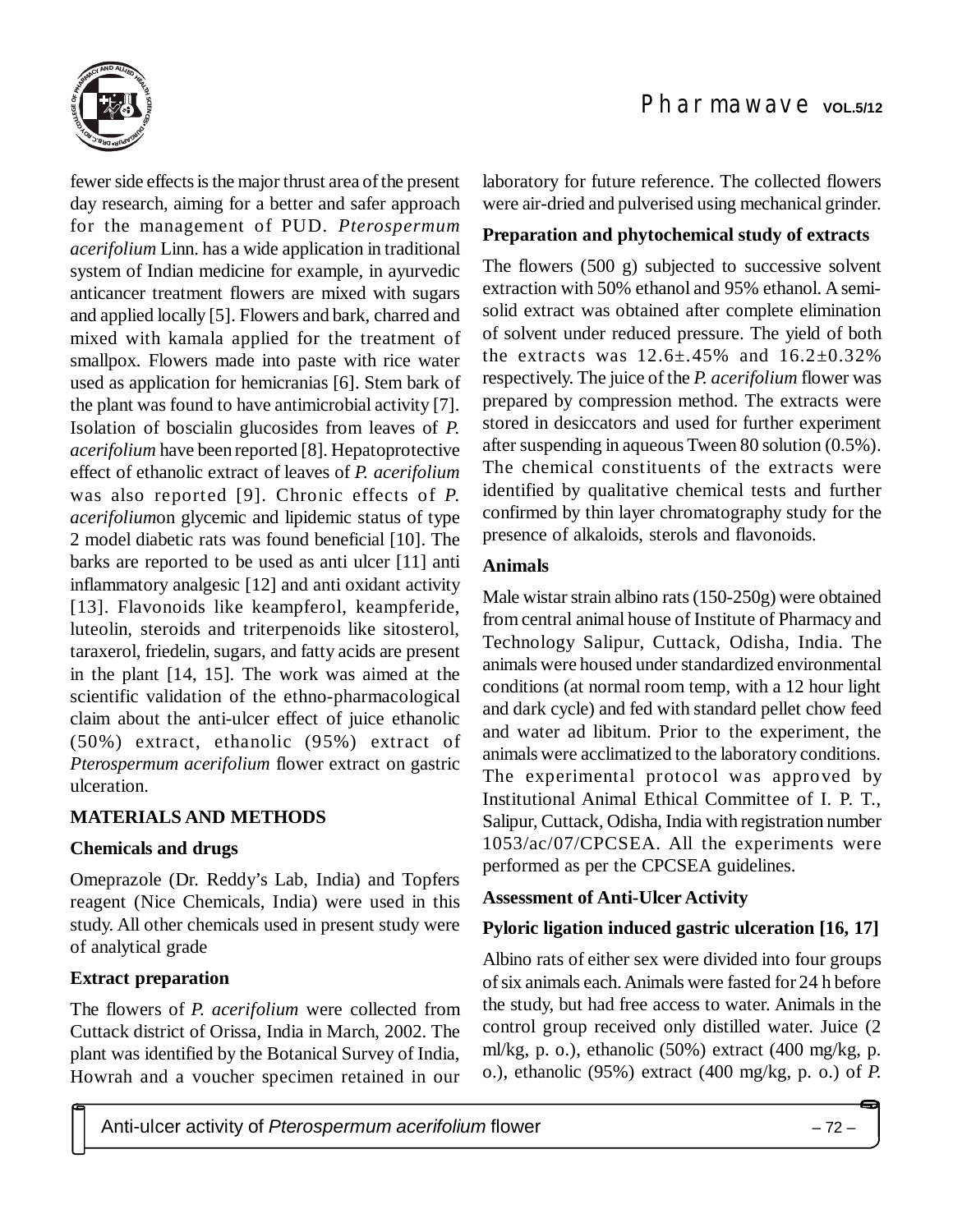



*acerifolium* flower were given to the animals in the treatment group. Omeprazole (20 mg/kg) was used as a standard. After 1h of drugs treatment, they were anaesthetized with the help of anesthetic ether; the abdomen was opened by a small midline incision below the xiphoid process. Pyloric portion of the stomach was slightly lifted out and ligated according to method of Shay et al. [17], avoiding traction to the pylorus or damage to its blood supply. The stomach was replaced carefully and the abdominal wall was closed by interrupted sutures. Rats were sacrificed by cervical dislocation after four hours of pyloric ligation. The abdomen was opened, cardiac end of the stomach was dissected out and the contents were drained into a glass tube. The volume of the gastric juice was measured and centrifuged at 2000 rpm for 10 min. From the supernatant, aliquots (1 ml of each) were taken for the determination of pH, total and free acidity. Each stomach was examined for lesions in the fore stomach portion and indexed according to severity.

### **Macroscopic evaluation of stomach**

The stomachs were opened along the greater curvature, rinsed with saline to remove gastric contents and blood clots and examined by a 10X magnifier lens to assess the formation of ulcers. The numbers of ulcers were counted.

### **Scoring of ulcer will be made as follows:**

| 0.5                         |
|-----------------------------|
|                             |
| 1.5                         |
| $\mathcal{D}_{\mathcal{L}}$ |
| 3                           |
|                             |

Mean ulcer score for each animal will be expressed as ulcer index.

Ulcer index  $(U_1)$  was measured by using following formula:

$$
U_1 = U_n + U_s + U_n \times 10^{-1}
$$

Where,

 $U_1$  = Ulcer Index;  $U_N$  = Average number of ulcers per animal;  $U_s$  = Average number of severity score;  $U_p$  = Percentage of animals with ulcers

Percentage of protection was calculated as

Percentage of Protection =  $\frac{C-T}{C} \times 100$ 

 $(C = \text{ulcer index in control group}; T = \text{ulcer index in})$ test group)

## **Determination of pH**

An aliquot of 1ml gastric juice was diluted with 1ml of distilled water and pH of the solution was measured using pH meter.

### **Determination of total acidity**

An aliquot of 1ml gastric juice diluted with 1ml of distilled water was taken into a 50 ml conical flask and two drops of phenolphthalein indicator was added to it and titrated with 0.01N NaOH until a permanent pink colour was observed. The volume of 0.01N NaOH consumed was noted. The total acidity is expressed as mEq/L by the following formula:

$$
Acidity = \frac{Vol. \text{ of NaOH} \times N \times 100}{0.1} mEq/L
$$

## **Determination of free acidity**

Instead of phenolphthalein indicator, the Topfer's reagent was used. Aliquot of gastric juice was titrated with 0.01N NaOH until canary yellow colour was observed. The volume of 0.01N NaOH consumed was noted. The free acidity was calculated by the same formula for the determination of total acidity.

**Table 1:** Effect of juice (2 ml/kg, p. o.), ethanolic (50%) extract (400 mg/kg, p. o.), ethanolic (95%) extract (400 mg/kg, p. o.) of *P. acerifolium* flower on gastric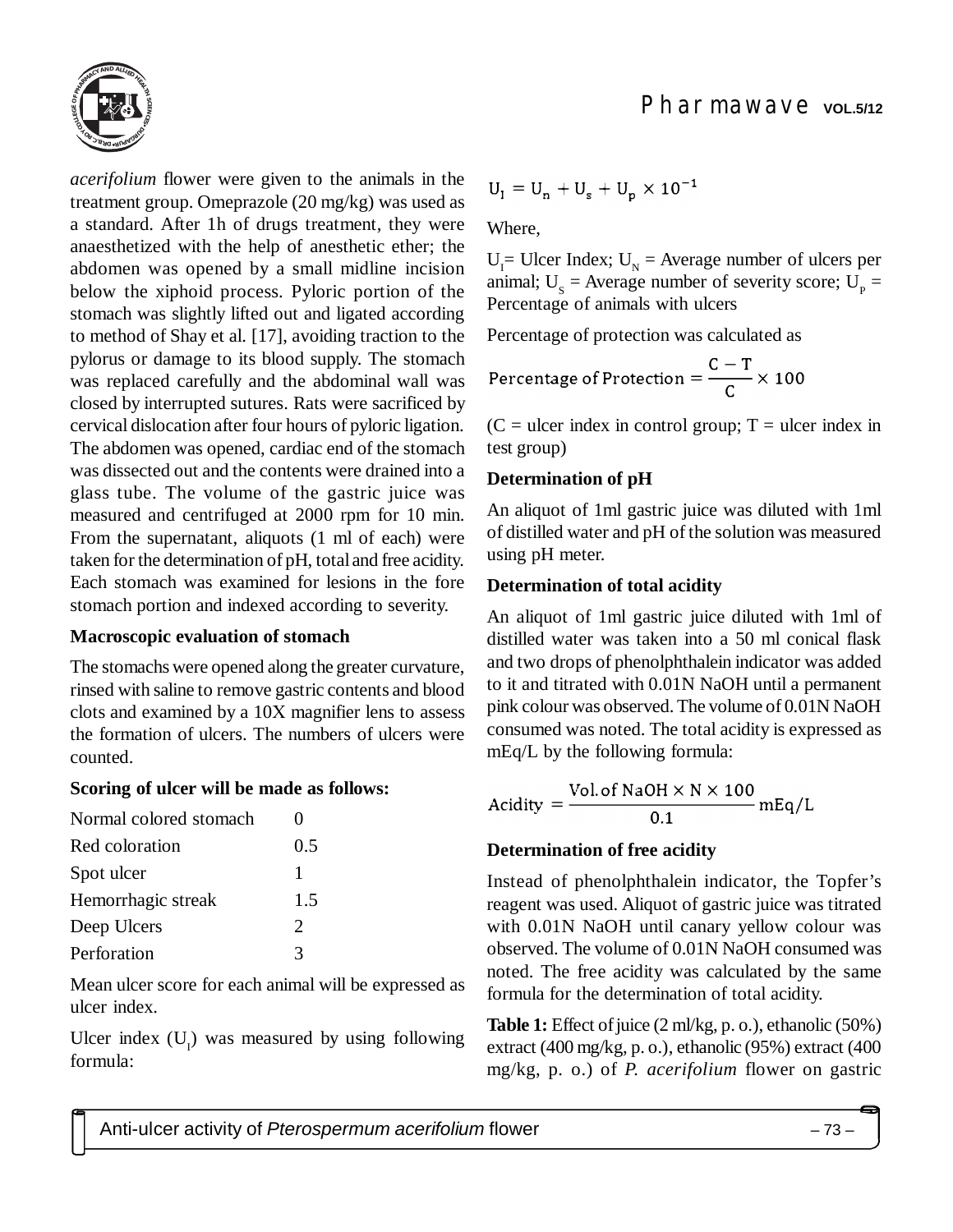

| Groups                                                                      | <b>Ulcer</b><br><b>Index</b> | <b>Protection</b><br>$(\%)$ | pH of gastric<br>juice (ml) | <b>Gastric Juice</b><br>(ml) | <b>Free acidity</b><br>mEq/ml | <b>Total acidity</b><br>mEq/ml |
|-----------------------------------------------------------------------------|------------------------------|-----------------------------|-----------------------------|------------------------------|-------------------------------|--------------------------------|
| Normal<br>Control                                                           | $4.6 \pm 0.10$               |                             | $2.43 \pm 0.06$             | $8.2 \pm 0.10$               | $25.37 \pm 0.85$              | $46.32 \pm 0.72$               |
| Omeprazole<br>$(20 \text{ mg/kg})$                                          | $1.3 \pm 0.08$               | 71.73                       | $5.36 \pm 0.08**$           | $2.98 \pm 0.08**$            | $16.32 \pm 0.68**$            | $33.36 \pm 0.61**$             |
| Juice of $P$ .<br>acerifolium<br>$(2 \text{ ml/kg})$                        | $2.2 \pm 0.09$               | 52.17                       | $3.95 \pm 0.06**$           | $3.26 \pm 0.06*$             | $23.25 \pm 0.58^*$            | $41.29 \pm 0.56$               |
| Ethanolic<br>$(50\%)$ extract of<br>P. acerifolium<br>$(400 \text{ mg/kg})$ | $1.6 \pm 0.08$               | 63.04                       | $4.26 \pm 0.05**$           | $3.31 \pm 0.10**$            | $19.32 \pm 0.61**$            | $39.23 \pm 0.76$ **            |
| Ethanolic<br>$(95\%)$ extract of<br>P. acerifolium<br>$(400 \text{ mg/kg})$ | $1.7 \pm 0.09$               | 65.52                       | $4.48 \pm 0.06**$           | $3.12 + 0.09**$              | $19.03 \pm 0.69**$            | 38.64±0.56**                   |

content, pH, total and free acidity in pyloric ligation induced ulceration in rats

Values are mean  $\pm$  SEM for six animals in each group.

P < 0.05 considered statistically significant as compared with control group.

 $P < 0.01$  considered statistically significant as compared with control group.

### **Aspirin-induced gastric lesions**

Aspirin (0.2 g/kg x 3 days) were administered once per day to groups of animals for the number of days specified [18]. Animals of control group received 1% carboxy methyl cellulose (CMC) suspension and test groups received juice (2 ml/kg), ethanolic (50%) extract (400 mg/kg), ethanolic (95%) extract (400 mg/kg) of *P. acerifolium* flower for 10 days. From day 8 the animals received CMC/ *P. acerifolium* extracts two hours prior to the administration of aspirin. Overnight fasted animals were sacrificed by cervical dislocation one hour after the last dose of ulcerogen. The stomach was incised along the greater curvature and examined for ulcers.

**Table 2:** Effect of juice (2 ml/kg, p. o.), ethanolic (50%) extract (400 mg/kg, p. o.), ethanolic (95%) extract (400 mg/kg, p. o.) of *P. acerifolium* flower on aspirin induced ulceration in rats

| <b>Groups</b>                                                      | <b>Ulcer index</b>  | <b>Protection</b> $(\% )$ |
|--------------------------------------------------------------------|---------------------|---------------------------|
| Normal control                                                     | $43.2 \pm 1.08$     |                           |
| Omeprazole $(20 \text{ mg/kg})$                                    | $9.16 \pm 0.06$ **  | 78.79                     |
| Juice of <i>P. acerifolium</i><br>$(2 \text{ ml/kg})$              | $15.23 \pm 0.57**$  | 64.74                     |
| Ethanolic (50%) extract of P.<br>acerifolium $(400 \text{ mg/kg})$ | $13.5 \pm 0.46**$   | 68.75                     |
| Ethanolic $(95\%)$ extract of P.<br>acerifolium (400 mg/kg)        | $12.67 \pm 0.68$ ** | 70.67                     |

Anti-ulcer activity of *Pterospermum acerifolium* flower – 74 –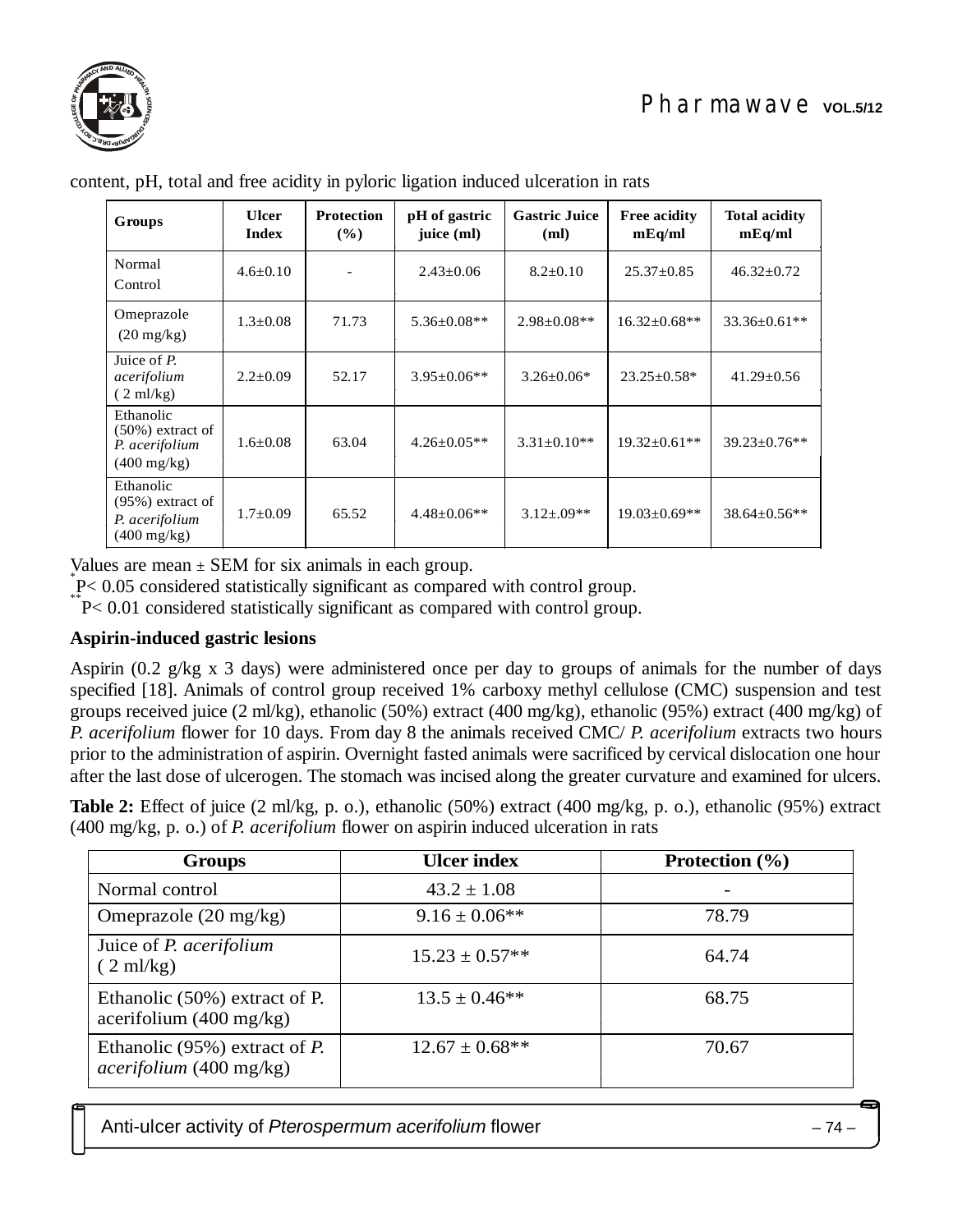

Values are mean  $\pm$  SEM for six animals in each group

\*\*P<0.01 considered statistically significant as compared with control group

#### **Alcohol-induced gastric lesions**

The rats were fasted for 48 h before the experiment but were allowed free access drinking water up till 2 h before the experiment. Gastric ulcer in *Albino rats* was induced by orogastric incubation of absolute ethanol (5 ml/kg) [19]. Ulcer control group was orally administered with vehicle (carboxymethyl cellulose, CMC,  $0.25\%$  w/v, 5 ml/kg). The reference group received oral doses of 20 mg/kg omeprazole in CMC (5 ml/kg) as positive controls. Experimental groups were orally administered with. Juice (2 ml/kg), ethanolic (50%) extract (400 mg), ethanolic (95%) extract (400 mg) of *P. acerifolium* flower in CMC solution (5 ml/kg), respectively. One hour after this pre-treatment; all groups of rats were gavaged with absolute ethanol (5 ml/kg) in order to induce gastric ulcers. The rats were euthanized by cervical dislocation 60 mins later under an over dose of diethyl ether anesthesia and their stomachs were immediately excised. Ulcers found in the gastric mucosa, appeared as elongated bands of hemorrhagic lesions parallel to the long axis of the stomach. Each specimen of gastric mucosa was thus examined for damage. Lesion severity was determined by measuring ulcer index.

Ulcer index was scored by,

- $10 =$  shedding of epithelium
- $20 =$  haemorrhage
- $30 =$  one or two ulcer
- $40 =$  many ulcer

 $50 =$  perforated ulcer

Mean ulcer score of each group were calculated, which was designated as the ulcer index and percentage of protection was calculated as

Percentage of Protection = 
$$
\frac{C - T}{C} \times 100
$$

 $(C = \text{ulcer index in control group}; T = \text{ulcer index in})$ test group)

**Table 3:** Effect of juice (2 ml/kg, p. o.), ethanolic (50%) extract (400 mg/kg, p. o.), ethanolic (95%) extract (400 mg/kg, p. o.) of *P. acerifolium* flower on ethanol induced ulceration in rats

| <b>Groups</b>                               | <b>Ulcer index</b>  | <b>Protection</b> $(\% )$ |  |
|---------------------------------------------|---------------------|---------------------------|--|
| Normal control                              | $73 \pm 1.08$       |                           |  |
| Omeprazole $(20 \text{ mg/kg})$             | $19.39 \pm 1.08**$  | 73.43                     |  |
| Juice of <i>P. acerifolium</i>              | $28.25 \pm 0.57**$  | 61.3                      |  |
| $(2 \text{ ml/kg})$                         |                     |                           |  |
| Ethanolic (50%) extract of                  | $24.38 \pm 0.46$ ** | 66.6                      |  |
| <i>P. acerifolium</i> $(400 \text{ mg/kg})$ |                     |                           |  |
| Ethanolic (95%) extract of                  | $22.19 \pm 0.68$ ** | 69.6                      |  |
| <i>P. acerifolium</i> $(400 \text{ mg/kg})$ |                     |                           |  |

Values are mean  $\pm$  SEM for six animals in each group

\*\*P<0.01 considered statistically significant as compared with control group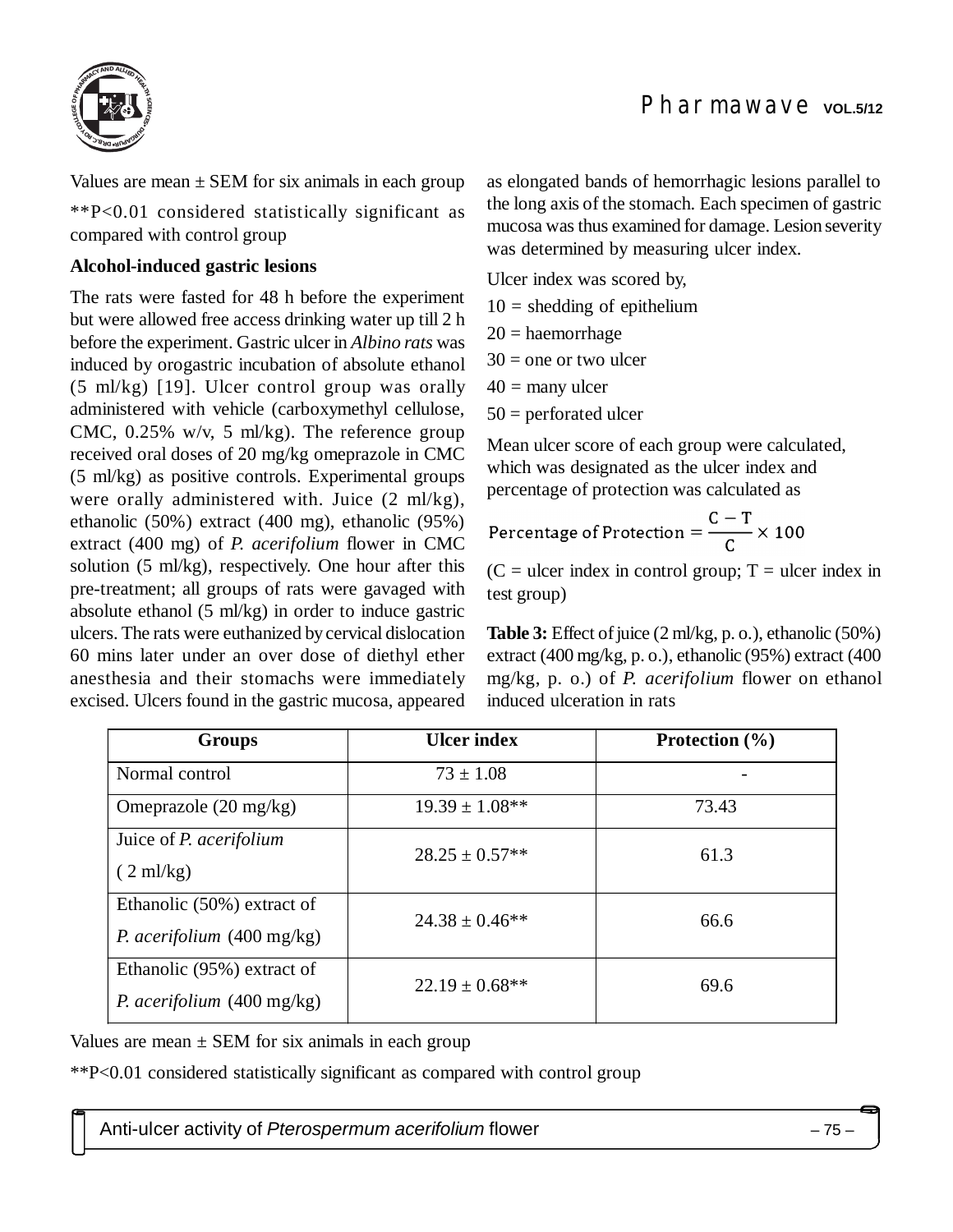

### **Statistical analysis**

Results were expressed as mean  $\pm$  S.E.M . The statistical evaluation were done by analysis of variance (ANOVA) followed by dunet's test,  $P<0.05$  was considered to be statistically significant.

### **RESULTS**

#### **Pyloric Ligation Induced Gastric Ulceration**

Effect of Juice (2 ml/kg), ethanolic (50%) extract (400 mg), ethanolic (95%) extract (400 mg) of*P. acerifolium* flower on pyloric ligation induced ulceration is shown in Table 1. The pyloric ligation has caused the accumulation of gastric secretions of 8.2±0.10 ml with pH 2.43  $\pm$  0.06 in a control group. The total acidity and free acidity of the gastric secretions were found to be  $46.32 \pm 0.72$  and  $25.37 \pm 0.85$  mEq/l respectively. Pretreatment with the Juice (2 ml/kg), ethanolic (50%) extract (400 mg), ethanolic (95%) extract (400 mg) of *P. acerifolium* flower, significantly reduced the volume of gastric secretions  $3.26 \pm 0.06$ ,  $3.31 \pm 0.10$  and  $3.12\pm.09$  respectively. PH of the gastric fluid was significantly elevated up to 4.48±0.06 for the ethanolic (95%) extract of *P. acerifolium* (400 mg/kg). Further it is observed that pyloric ligation has caused gastric ulcerations and pretreatment with juice (2 ml/kg), ethanolic (50%) extract (400 mg), ethanolic (95%) extract (400 mg) of *P. acerifolium* flower has reduced them significantly. In this model, percentage inhibition of ulceration was found to be 52.17, 63.04 and 65.52 at juice (2 ml/kg), ethanolic (50%) extract (400 mg), ethanolic (95%) extract (400 mg) of *P. acerifolium* flower respectively. The gastroprotection offered by the juice and extract of *P. acerifolium* was comparable to that of the standard drug, omeprazole (20mg).

#### **Aspirin-induced gastric lesions**

Juice (2 ml/kg), ethanolic (50%) extract (400 mg), ethanolic (95%) extract (400 mg) of *P. acerifolium* flower was found to possess remarkable ulcerprotective properties (Table 2). The standard drug

(Omeprazole) gave 78.79% of ulcer protection.

#### **Ethanol Induced Gastric Ulceration**

Ethanol at dose of 0.5 ml/kg showed superficial, deep ulcers and perforations in the control animals (Table 2). However, animals treated with methanol extract of juice (2 ml/kg), ethanolic (50%) extract (400 mg), ethanolic (95%) extract (400 mg) of *P. acerifolium* flower showed significant (*P<0.05*) reduction in the number of ulcer and ulcer index (Table 3). Antiulcerogenic effect of juice (2 ml/kg), ethanolic (50%) extract (400 mg), ethanolic (95%) extract (400 mg) of *P. acerifolium* flower in ethanol induced ulcers was comparable to that of omeprazole (20 mg/kg)*.*

#### **DISCUSSION**

The etiology of peptic ulcer is unknown in most of the cases, yet it is generally accepted that it results from an imbalance between aggressive factors and the maintenance of mucosal integrity through the endogenous defense mechanisms. To regain the balance, different therapeutic agents including plant extracts may be used [20]. The causes of gastric ulcer pyloric ligation are believed to be due to stress induced increase in gastric hydrochloric acid secretion and/or stasis of acid and the volume of secretion is also an important factor in the formation of ulcer due to exposure of the unprotected lumen of the stomach to the accumulating acid. Pylorus ligation induced ulcers are due to auto digestion of the gastric mucosa and breakdown of the gastric mucosal barrier. These factors are associated with the development of upper gastrointestinal damage including lesions, ulcers and life threatening perforation and hemorrhage. Aspirin, phenylbutazone, indomethacin and some non-steroidal anti-inflammatory drugs are also known to cause duodenal and gastric ulceration. Prostaglandin  $\text{E}_{\text{2}}$  and I 2 are predominantly synthesized by the gastric mucosa and are known to inhibit the secretion of gastric acid and stimulate the secretion of mucus and bicarbonate. Hydrophobic surfactant-like phospholipids secretion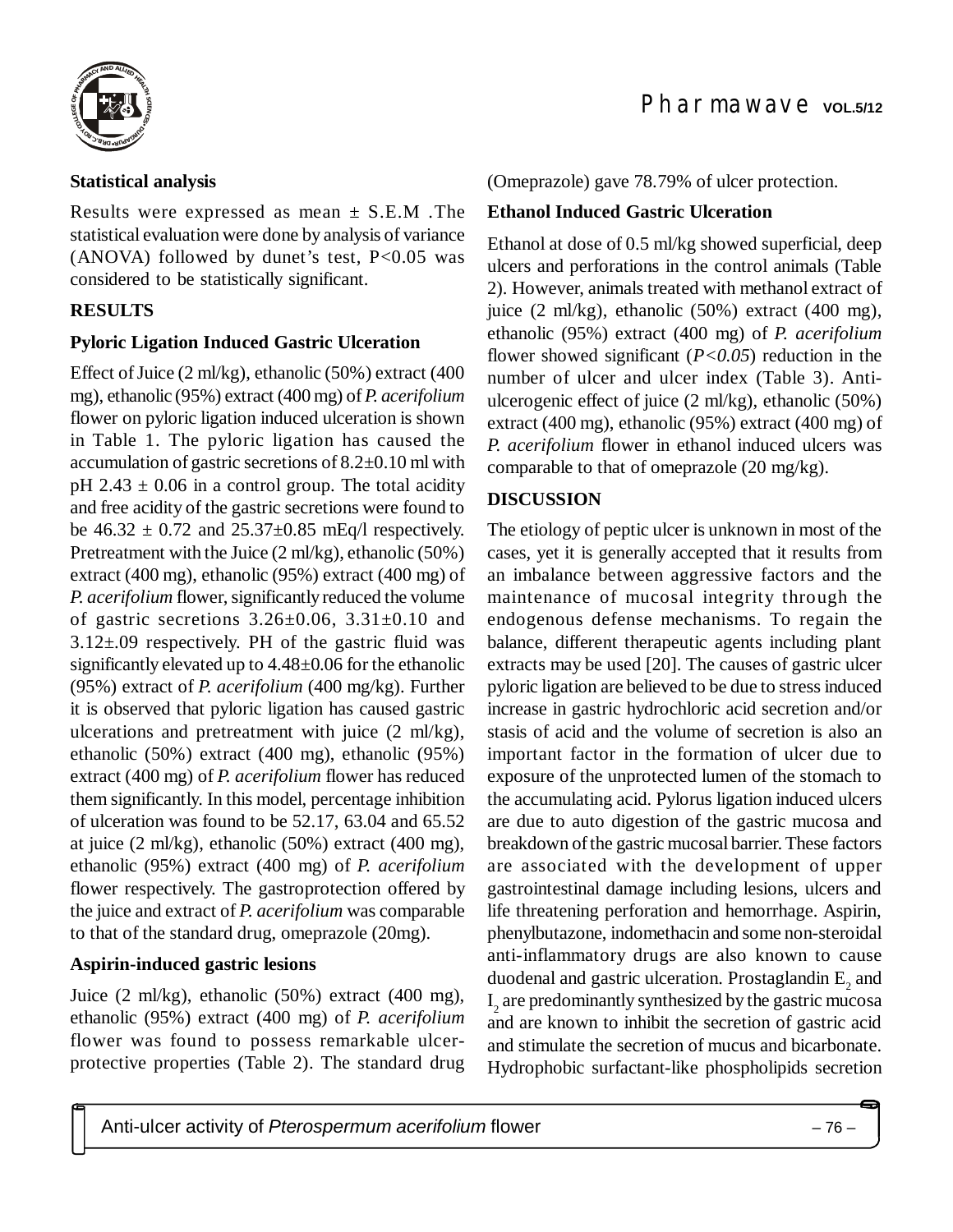

in the gastric epithelial cells is also stimulated by the prostaglandin. It is also showed development of gastric ulcers in pyloric ligation model. Volume of gastric secretion is an important factor in the production of ulcer due to exposure of unprotected lumen of the stomach to the accumulating acid. [21]. Ethanol is also has been reported to cause disturbances in gastric secretion, damage to the mucosa, alterations in the permeability, gastric mucus depletion and free radical production. This is attributed to the release of superoxide anion and hydroperoxy free radicals during metabolism of ethanol as oxygen derived free radicals has been found to be involved in the mechanism of acute and chronic ulceration in the gastric mucosa [22]. Ethanol induced gastric lesion formation may be due to stasis in gastric blood flow which contributes to the development of the haemorrhage and necrotic aspects of tissue injury. Alcohol rapidly penetrates the gastric mucosa apparently causing cell and plasma membrane damage leading to increased intra cellular membrane permeability to sodium and water. The massive intracellular accumulation of calcium represents a major step in the pathogenesis of gastric mucosal injury. This leads to cell death and exfoliation in the surface epithelium. It was observed in this study that the *P. acerifolium* significantly reduced the aspirin and ethanol- induced ulcer. This may be due to cytoprotective effect of the extract via antioxidant effects. The extract shows protection against characteristic lesions produced by ethanol administration this antiulcer effect of *P. acerifoium* may be due to both reductions in gastric acid secretion and gastric cytoprotection. The antiulcer property of *P. acerifolium* in pylorus ligation model is evident from its significant reduction in free acidity, total acidity, number of ulcers, ulcer index. and increased the pH. It suggests that juice, ethanolic (50%) extract, ethanolic (95%) extract of *P. acerifolium* flower can suppress gastric damage induced by aggressive factors. The antiulcer activity of *P. acerifolium* may be attributed to its flavonoids content.

## **CONCLUSION**

The results of the present study suggest that the juice, ethanolic (50%) extract, ethanolic (95%) extract of *P. acerifolium* flower may be beneficial in the treatment of gastric lesions. Further studies to identify the active moieties and elucidation of the mechanism of action are recommended.

# **REFERENCE**

- [1] D.L. Valle. Peptic ulcer diseases and related disorders. In: E. Braunwald, A.S. Fauci, D.L. Kasper, S.L. Hauser, D.L. Longo, J.L. Jameson, editors. Harrison's principles of internal medicine. 16 th ed. New York: McGraw-Hill; 2005. pp. 1746-62.
- [2] W.A. Hoogerwerf, P.J. Pasricha. Agents used for control of gastric acidity and treatment of peptic ulcers and gastroesophageal reflux disease. In: J.G. Hardman, L.E. Limbird, Goodman A. Gilaman, editors. Goodman and Gilman The Pharmacological Basis of Therapeutics. 10 th ed. New York: Mc Graw-Hill; 2001 pp. 1005-19
- [3] S. Manonmani, V.P. Viswanathan, S. Subramanian, S. Govindasamy. Biochemical studies on the antiulcerogenic activity of cauvery 100, an ayurvedic formulation in experimental ulcers. Indian. J. Pharmacol. 27 (1995) 101-5
- [4] F.E. Koehn, G.T. Carter. The evolving role of natural products in drug discovery. Nature Rev. Drug. Discov. 4 (2005) 206-20.
- [5] P. Balachandran, R. Govindrajan. Cancer An ayurvedic perspective. Pharmacol. Res. 51 (2005) 19-30.
- [6] J.F. Caius. The Medicinal and Poisonous Plants of India. Indian Medicinal Plants. Scientific publisher-Jodhpur. 2 (1990) 489.

Anti-ulcer activity of *Pterospermum acerifolium* flower – 77 –